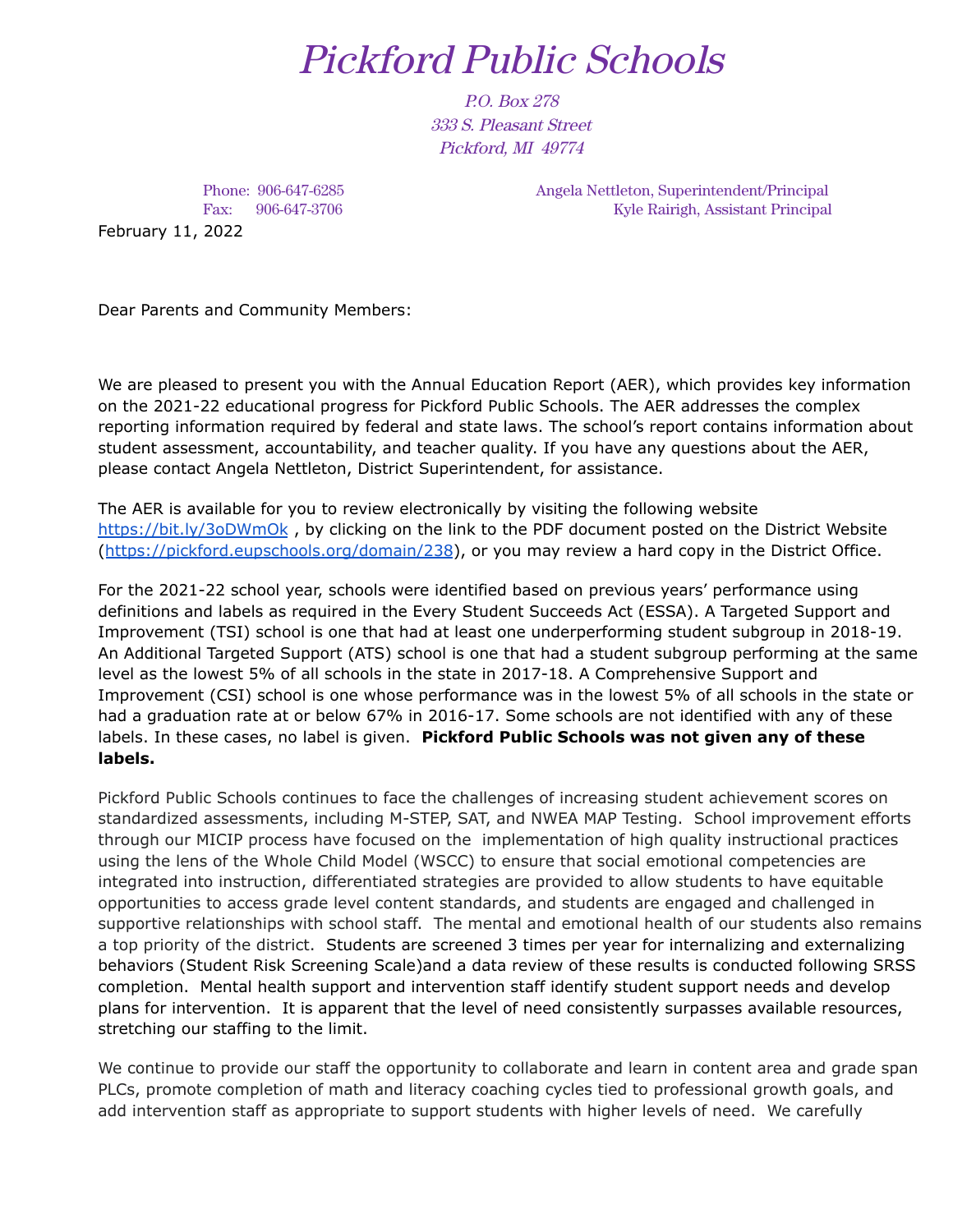balance teacher time for professional learning with the need for teacher time in the classroom to lead student learning.

State law requires that we also report additional information.

- 1. **PROCESS FOR ASSIGNING PUPILS TO THE SCHOOL** -- Pickford Public Schools is a single building public school district, and as such, does not assign students to our schools. Students are enrolled when they move into our district or are accepted under School of Choice guidelines.
- 2. **THE STATUS OF THE 3-5 YEAR SCHOOL IMPROVEMENT PLAN** -- Our school improvement plan is updated annually according to state requirements. We have transitioned to the MICIP School Improvement Process over the last year and have been building our improvement plan goals and strategies based on the results of extensive systems review and evaluation to identify areas of need.
- 3. **A BRIEF DESCRIPTION OF EACH SPECIALIZED SCHOOL** -- We do not operate any specialized schools in our district, but our students do have access to CTE programming through the Sault Area Career Center and to programming for low incidence, high need students with special education eligibility through the EUPISD Learning Center Program.
- 4. **IDENTIFY HOW TO ACCESS A COPY OF THE CORE CURRICULUM, A DESCRIPTION OF ITS IMPLEMENTATION, AND AN EXPLANATION OF THE VARIANCES FROM THE STATE'S MODEL** -- A copy of the core curriculum can be accessed from our shared curriculum unit drive. Teachers in particular content areas have created instructional units based on a UBD model with alignment of state standards, and those units form the basis of their classroom curriculum. Additional curricular pieces can be found on the EUPISD website as regional curriculum models. Our teachers continue to work in Professional Learning Communities to design and refine the vertical alignment of curriculum materials, assessments, and pacing guides. These PLCs are facilitated by regional curriculum consultants/specialists employed by the EUPISD.
- 5. **THE AGGREGATE STUDENT ACHIEVEMENT RESULTS FOR ANY LOCAL COMPETENCY TESTS OR NATIONALLY NORMED ACHIEVEMENT TESTS** -- Pickford Public Schools administers the NWEA MAP Assessment as our benchmark assessment to monitor student growth and achievement throughout the year. The assessment is administered in the fall, winter, and spring, and allows our teaching staff to identify students who need opportunities for intervention and/or acceleration. All aggregate student assessment results from the NWEA MAP can be found on our district website.
- 6. **IDENTIFY THE NUMBER AND PERCENT OF STUDENTS REPRESENTED BY PARENTS AT PARENT-TEACHER CONFERENCES** -- Approximately 85% of our elementary students were represented at our Fall 2020 Parent/Teacher Conferences. Approximately 30% of our middle/high school students were represented at our Fall 2020 Parent/Teacher Conferences. Conference participation was somewhat higher overall for grades K-12 in 2020 than in the previous year due to the availability of online videoconference and phone call conferences. Scheduling was more flexible due to the change of conference modality, with staff better able to accommodate parent requests for alternate days and times.

## 7. **FOR HIGH SCHOOLS, ONLY ALSO REPORT ON THE FOLLOWING:**

- O THE NUMBER AND PERCENT OF POSTSECONDARY ENROLLMENTS (DUAL ENROLLMENT) --During the 2020-2021 school year, we had 34 students out of 157 total 9th-12th grade students enroll in dual enrollment courses. This represents 21.6% of our high school population.
- O THE NUMBER OF COLLEGE EQUIVALENT COURSES OFFERED (AP/IB) -- The district does not offer any AP or IB courses in house, but there is a range of AP courses available through Michigan Virtual.. Students would be enrolled in these courses per student request and staff recommendation.